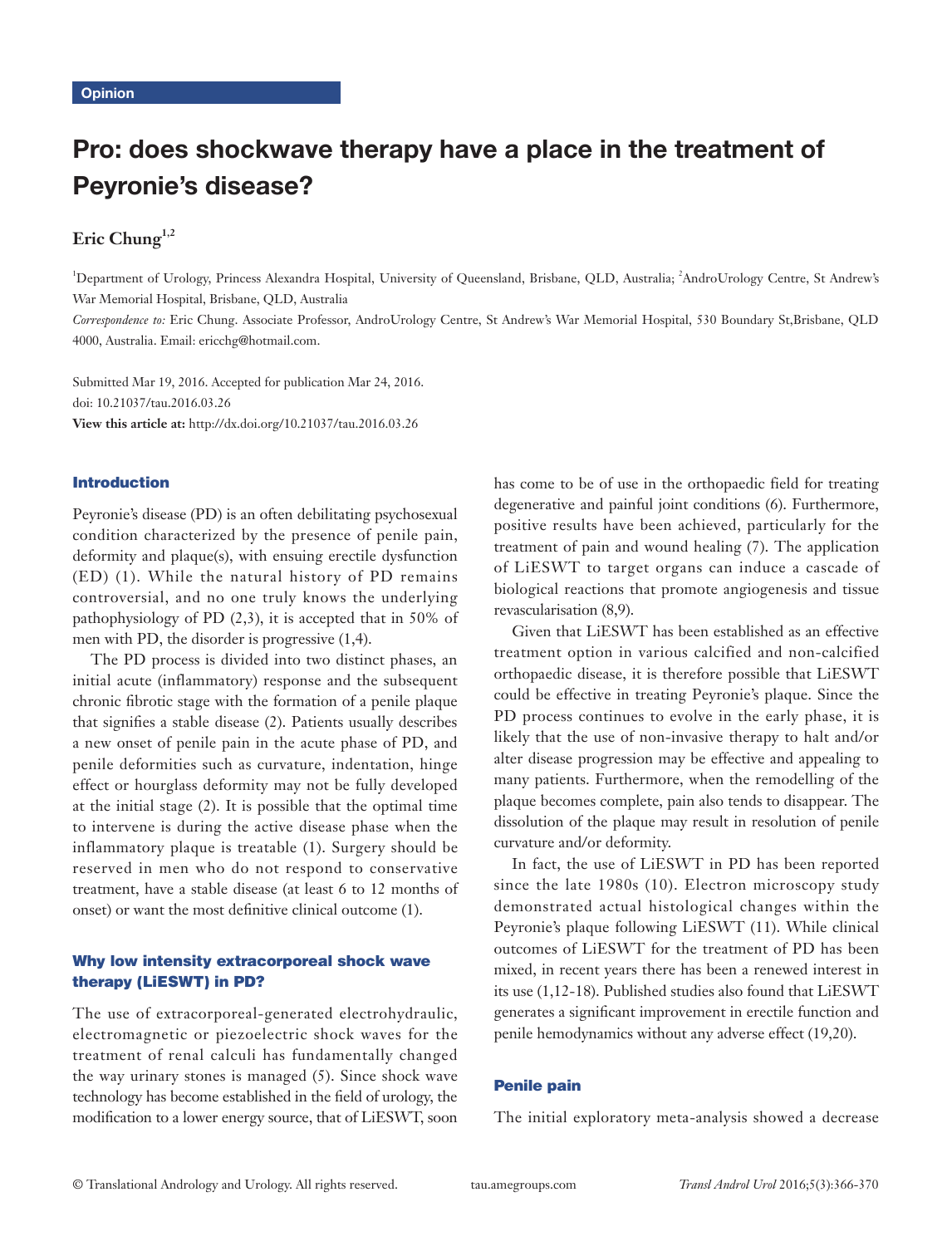in penile pain from 56% to 100% following LiESWT in men with PD (12). Palmieri reported that a significantly lower pain score based on the visual analog scale (VAS) in those who received LiESWT compared to placebo group with pain disappearance (53% *vs*. 7%) and pain reduction (30% *vs*. 36%) (16). The mean VAS score was significantly lower when compared with baseline values in the LiESWT, while no statistically significant differences were found in the placebo group. Similarly, Hatzichristodoulou reported an 85% reduction in penile pain in the LiESWT group compared to  $48\%$  in the placebo group  $(P=0.013)$  with 4% of patients actually reporting worsening of penile pain in the placebo group. Importantly no patient received analgesia at the time of LiESWT administration (14).

Penile pain is frequently regarded as indicative of an active, inflammatory stage of PD. While pain seems to resolve faster with LiESWT than during the natural disease course, the question arises whether penile pain should be treated, as most patients will experience spontaneous improvement with time (4). In some instances, pain can be effectively treated with anti-inflammatory or intralesional therapy  $(1,2)$ .

Nonetheless the consensus from the  $3<sup>rd</sup>$  and  $4<sup>th</sup>$  International Consultation of Sexual Medicine (ICSM) (1) stated that LiESWT provided greater pain reduction in the LiESWT group compared to placebo. Possible therapeutic mechanisms of action of LiESWT include direct disturbance of pain receptors and hyperstimulation analgesia (21), as well as direct plaque damage and heat-induced increased vascularity of the area, leading to the induction of an inflammatory reaction with lysis of the plaque, calcification resorption, and removal of macrophages (22).

#### Penile curvature and plaque size

Early published literature reported that the decrease in penile curvature varies between 21% and 74%; with a reduction in plaque size between 0% to 68% among men who received LiESWT (12,13). However, the clinical outcomes in recent randomised controlled trials showed an actual change of less than 10° compared to the control group (14,15). Hatzichristodoulou reported an increase in penile deviation in 40% of patients following LiESWT although only five (10.9%) patients showed an increase in plaque size in this group (14). Similarly, Chitale reported deterioration in dorsal and lateral angle in LiESWT compared to control group, with no change in plaque size in most of the patients from both groups (15). In fact, most

patients who showed an increased penile deviation after LiESWT also showed an increase in plaque size confirming that an increase in plaque size correlates with worsening of penile deviation.

On the other hand, Palmieri found that the mean plaque size and mean curvature degree were decreased in the LiESWT but increased in the placebo group (16). After 24 weeks, the mean plaque size and curvature degree were significantly higher in the placebo group when compared with both baseline and LiESWT values, leading to the assumption that LiESWT may have a protective effect on disease progression by stabilizing the deviation and plaques. In another recent single-arm, open-label prospective study, Chung reported that an improvement in penile curvature by more than 15° was observed in 33% of men with a corresponding decrease in penile plaque hardness in 60% of men, and a reduction in penile plaque by 2  $\text{cm}^2$  in 27% of men (23). There was correspondingly softening and reduction in penile plaque size in this successful group of LiESWT men. This change in penile plaque density is consistent with a previous study where electron microscopy of penile plaque tissue in patients with PD following LiESWT demonstrated a reduction in packing and clumping of the collagen fibres (11).

#### Sexual (erectile) function

In contrast to the published literature supporting the role of LiESWT in men with ED (17,18), the reported changes in erectile function following LiESWT for the treatment of PD has been mixed. While International Index of Erectile Function-5 (IIEF-5) score is frequently used to evaluate sexual function in men with PD, it has never been specifically validated for use in this disease state. Published meta-analysis in 2004 reported that the improvement in sexual function varies from 12% to 80% (12). However more recent studies have found no significant difference between LiESWT and control group (14-16).

Chitale did not identify any beneficial effect of LiESWT compared to placebo in terms of quality of erections based on the Global Assessment Questionnaire for the effect of penile deformity on quality of sexual life (15). Hatzichristodoulou reported no significant difference in successful intercourse between the LiESWT and control groups. He also reported that, in patients who were unable to perform intercourse before treatment, 61.5% of the LiESWT group reported an improvement, compared to 38.5% in placebo group (14). In contrast, Palmieri found a significant difference in terms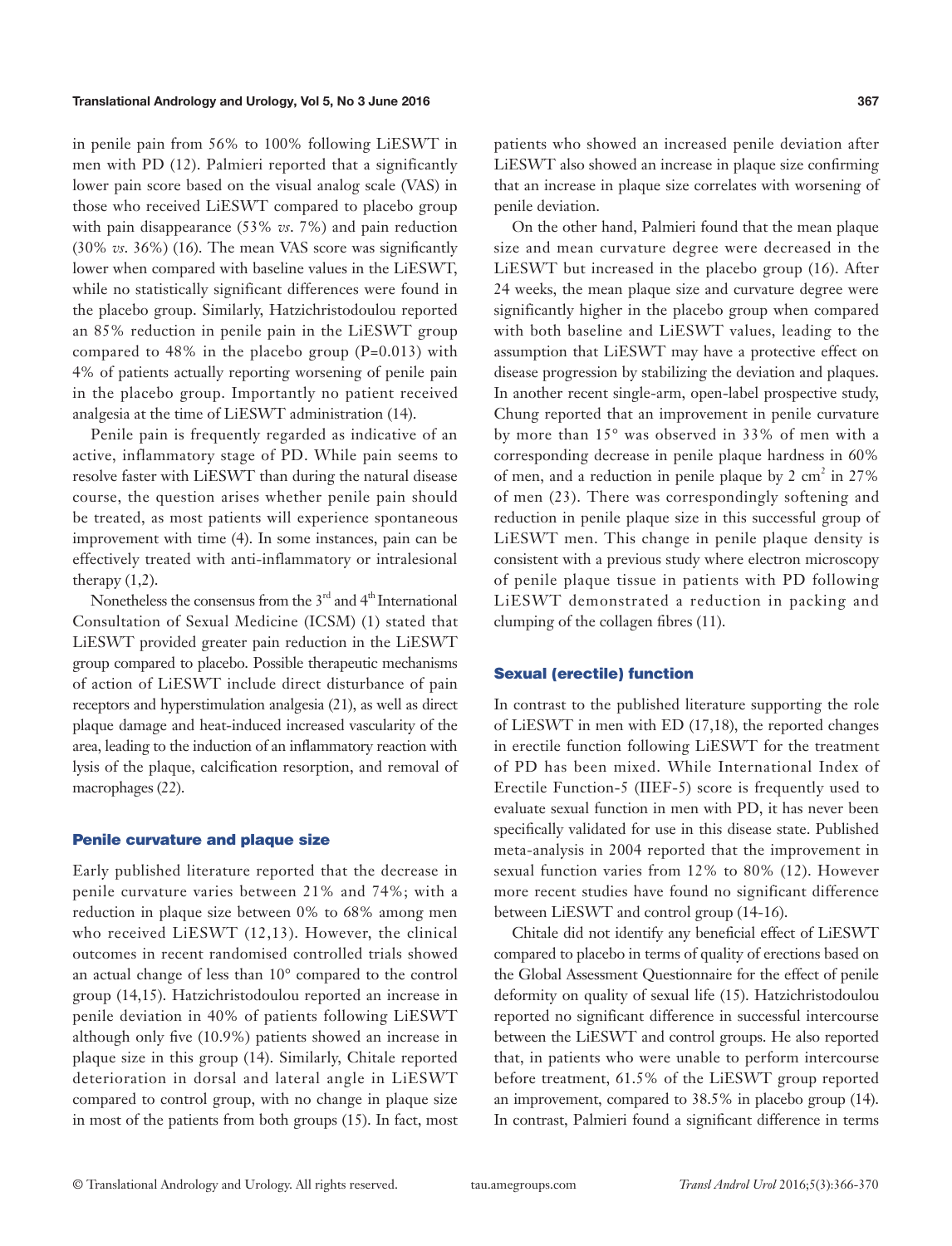of men IIEF-5 score reported in the LiESWT group when compared with baseline values with no significant differences found in the placebo group (16). Chung also reported an increase in erectile function (23). This improvement in IIEF score, especially in men who reported mild to moderate ED prior to LiESWT, highlighted that the improvement in penile curvature resulted in easier sexual penetration. Perhaps an underlying neovascularization induced by LiESWT might play a role in the greater erectile function.

### Controversy and unresolved issues

Despite the cellular basis of PD that points to distinct alterations in wound healing and propagation of fibrotic process as the underlying cause, PD remains a therapeutic challenge due to the lack of knowledge on the exact pathophysiology and the unpredictable natural course of the disease (1). Nonetheless, it is likely that treatment instituted during the active phase of PD will have the greatest impact and may alter the disease process.

Any treatment modality for PD should primarily focus on the reduction of penile curvature as this is the most important and bothersome symptom in affected patients and often leads to the inability of sexual intercourse and negative psychological effect. At present, Xiaflex is the only Food and Drug Administration-approved medical treatment for PD and can be associated with serious penile complications such as penile hematoma and fracture. While surgical therapy remains as the most effective treatment option in men with PD, it is associated with significant risks such as penile length loss, sensory alteration and ED. Among the minimally invasive therapies, LiESWT has been employed for treating symptomatic plaques in patients with PD, with controversial results (1,12-18,23). While the initial exploratory meta-analysis in the early 2000s showed that LiESWT could exert beneficial effects on painful erections and on sexual function with some effects on penile plaque size and curvature (12), recent published literature has largely failed to demonstrate a significant benefit in the use of LiESWT to treat both plaque size and penile curvature (14-16). In fact, the  $3<sup>rd</sup>$  and  $4<sup>th</sup>$  ICSM (1) stated that while there is evidence to support that LiESWT will improve penile pain, there is currently no strong evidence to suggest that its use will decrease penile curvature or plaque volume.

While existing literature has largely failed to demonstrate any significant benefit in the use of LiESWT to treat penile curvature (1,12-18), these outcomes should be interpreted with some caution due to underlying methodological flaws (12-18,23) and perhaps the inappropriate use of shock wave energy flow density (12-18,23). At present, there is no agreeable treatment template and the existing treatment protocol is often based on manufacturer's guidelines and is likely derived from previous orthopedic literature. The conflicting study outcomes with regards to the change in penile curvature and plaque size may be attributed to several factors, such as inclusion of patients with complex PD: the presence of more than 1 axis of penile curvature, curvature greater than 90°, presence of hour-glass deformity, and men with two or more palpable Peyronie's plaques as well as longer duration of PD.

A variety of contributing factors will likely influence the outcome of LiESWT for PD. Prolonged history of PD and presence of plaque calcification, as a marker of chronicity, indicates unlikely history of spontaneous regression. It is also more likely that men who reported improvement in penile curvature had a PD history of less than 12 months, indicating likely active disease process, which is more susceptible to a mechanical effect. Furthermore, subgroup analysis of patients in the LiESWT group showed an overall better outcome in younger patients with a relatively milder degree of curvature (15,17). Comparative studies between LiESWT with other treatment modality showed that LiESWT is not superior to other options  $(1,11,12)$  and when used in combination with other therapeutic options such as intralesional injection or tadalafil for men with PD and ED, there were improvements in erectile function score and quality of life score while the plaque size and curvature were unchanged (24).

Published literature showed that LiESWT is safe and well tolerated in an outpatient setting without the need for anesthesia. In fact, most patients are satisfied and would recommend this treatment to other men, even when they did not obtain significant improvement in penile curvature and plaque size following LiESWT.

# **Conclusions**

The current literature on the use of LiESWT in the PD population remains controversial. It may be possible that the newer generation of shock wave lithotripter has an improved technology that disrupts the tunical plaque without inducing further plaque formation or injuring the underlying cavernosal tissue. While the exact therapeutic mechanism remains unclear, it is postulated that LiESWT may play a role in plaque remodelling and improvement in consecutive resorption of calcification (12), resulting in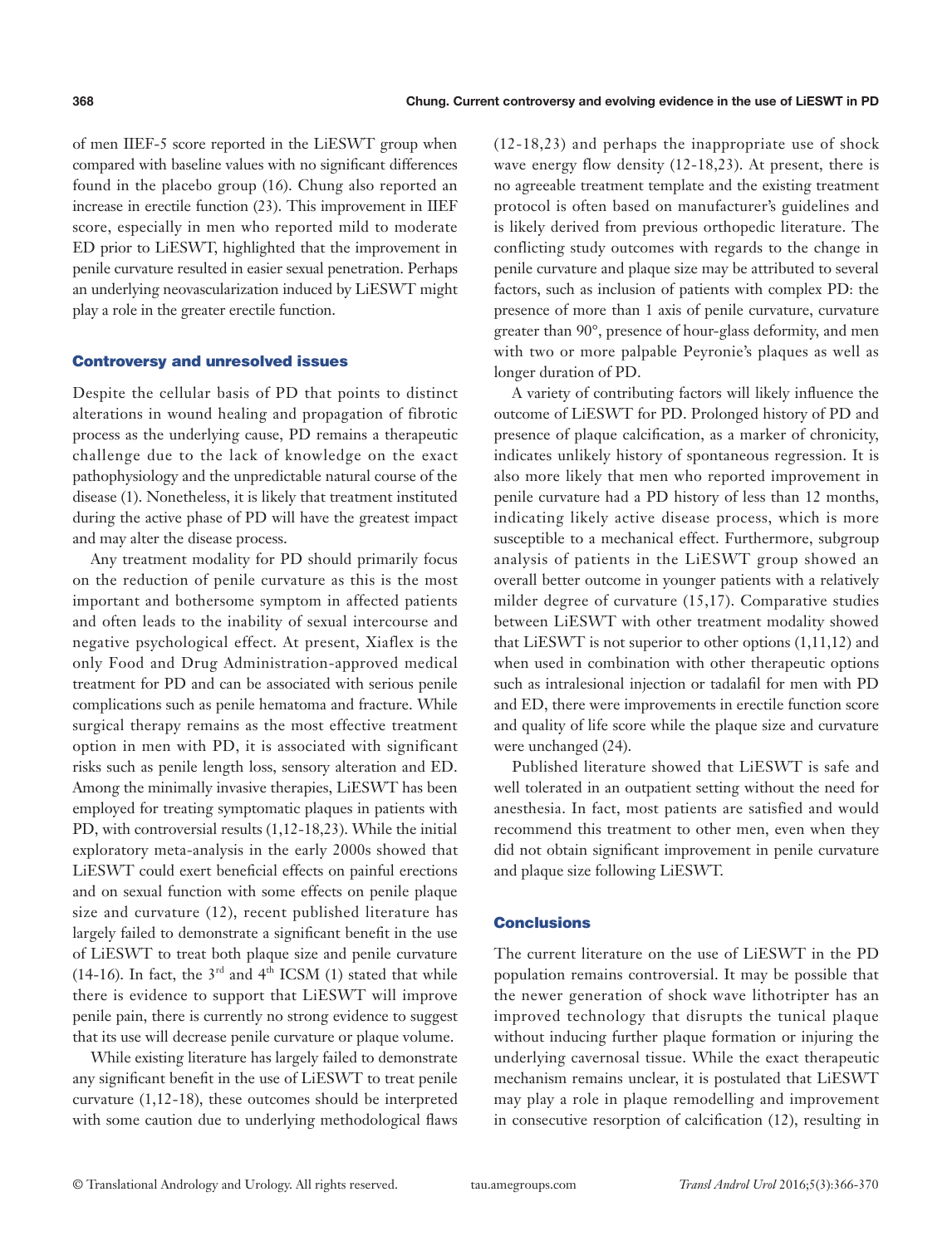#### Translational Andrology and Urology, Vol 5, No 3 June 2016 **369**

softer plaque and further correction and/or resolution of the penile curvature. Furthermore, LiESWT may have a protective effect on disease progression by stabilizing penile deviation and PD plaques (16). Therefore, it appears that LiESWT should ideally be offered and utilized in younger men during the active phase of PD, i.e., less than 6 months and with a milder degree of curvature and softer noncalcified plaque, and in the absence of hour-glass deformity. In a carefully selected group of men with PD, LiESWT appears to be safe, reduces penile pain, and has some efficacy in improving penile curvature and plaque, with high patient satisfaction rate. Many men are keen to pursue minimal invasive therapy such as LiESWT to preserve penile length, as the current surgical intervention is invariably associated with loss of penile length. Nonetheless, there is a need to define which subgroup of PD population is best suited, the LiESWT protocols (modality of shock wave energy, emission frequency and total energy delivery) and the role of combination therapy in PD such as concurrent penile remodelling and the use of penile traction device or intralesional therapy. Other important factors such as the actual physiological changes in the penile tissues and the long-term risk of shock waves have yet to be fully elucidated.

LiESWT remains a useful and valid minimally invasive treatment option for men with PD who have failed conventional medical therapy and are not keen to undergo surgical intervention. In a carefully selected group of men with PD, LiESWT appears to be safe, has moderate efficacy in improving penile curvature and pain, and is associated with high level of acceptance and patient satisfaction rate.

# Acknowledgements

None.

#### **Footnote**

*Conflicts of Interest:* The author has no conflicts of interest to declare.

#### **References**

- 1. Ralph D, Gonzalez-Cadavid N, Mirone V, et al. The management of Peyronie's disease: evidence-based 2010 guidelines. J Sex Med 2010;7:2359-74.
- 2. Smith JF, Walsh TJ, Lue TF. Peyronie's disease: a critical appraisal of current diagnosis and treatment. Int J Impot

Res 2008;20:445-59.

- 3. Chung E, De Young L, Brock GB. Rat as an animal model for Peyronie's disease research: a review of current methods and the peer-reviewed literature. Int J Impot Res 2011;23:235-41.
- 4. Mulhall JP, Schiff J, Guhring P. An analysis of the natural history of Peyronie's disease. J Urol 2006;175:2115-8; discussion 2118.
- 5. Chaussy C, Brendel W, Schmiedt E. Extracorporeally induced destruction of kidney stones by shock waves. Lancet 1980;2:1265-8.
- 6. Ioppolo F, Tattoli M, Di Sante L, et al. Clinical improvement and resorption of calcifications in calcific tendinitis of the shoulder after shock wave therapy at 6 months' follow-up: a systematic review and meta-analysis. Arch Phys Med Rehabil 2013;94:1699-706.
- 7. Mariotto S, de Prati AC, Cavalieri E, et al. Extracorporeal shock wave therapy in inflammatory diseases: molecular mechanism that triggers anti-inflammatory action. Curr Med Chem 2009;16:2366-72.
- 8. Mariotto S, Cavalieri E, Amelio E, et al. Extracorporeal shock waves: from lithotripsy to anti-inflammatory action by NO production. Nitric Oxide 2005;12:89-96.
- 9. Kikuchi Y, Ito K, Ito Y, et al. Double-blind and placebocontrolled study of the effectiveness and safety of extracorporeal cardiac shock wave therapy for severe angina pectoris. Circ J 2010;74:589-91.
- 10. Bellorofonte C, Ruoppolo M, Tura M, et al. Possibility of using the piezoelectric lithotriptor in the treatment of severe cavernous fibrosis. Arch Ital Urol Nefrol Androl 1989;61:417-22.
- 11. Mirone V, Imbimbo C, Palmieri A, et al. A new biopsy technique to investigate Peyronie's disease associated histologic alterations: results with two different forms of therapy. Eur Urol 2002;42:239-44; discussion 244.
- 12. Hauck EW, Mueller UO, Bschleipfer T, et al. Extracorporeal shock wave therapy for Peyronie's disease: exploratory meta-analysis of clinical trials. J Urol 2004;171:740-5.
- 13. Manikandan R, Islam W, Srinivasan V, et al. Evaluation of extracorporeal shock wave therapy in Peyronie's disease. Urology 2002;60:795-9; discussion 799-800.
- 14. Hatzichristodoulou G, Meisner C, Gschwend JE, et al. Extracorporeal shock wave therapy in Peyronie's disease: results of a placebo-controlled, prospective, randomized, single-blind study. J Sex Med 2013;10:2815-21.
- 15. Chitale S, Morsey M, Swift L, et al. Limited shock wave therapy vs sham treatment in men with Peyronie's disease: